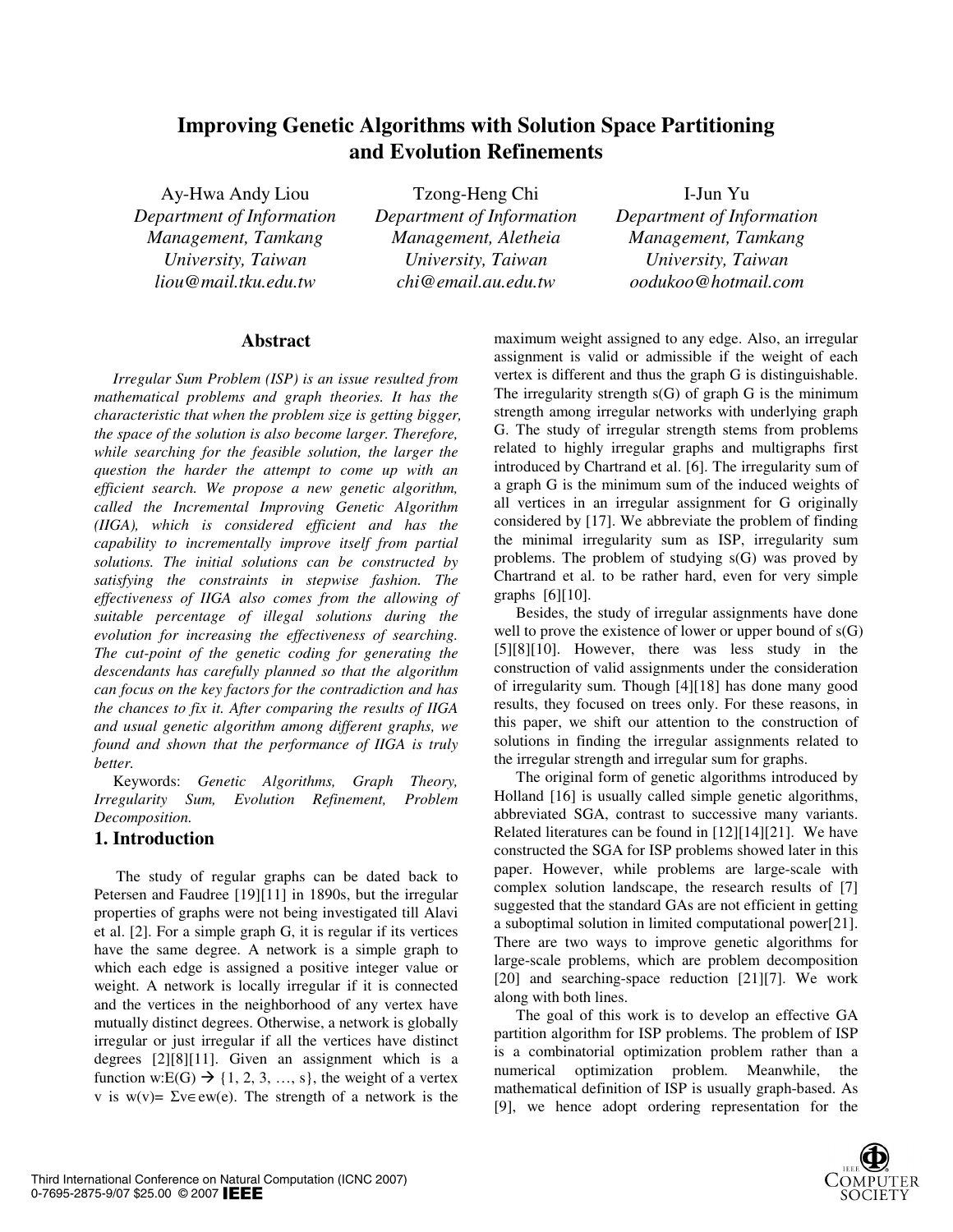genotype as the individuals to evolve. Though the structure of neighborhood determines the order of edges according to the practical graphs, however, there is not necessarily only one ordering mapping.

Since the construction phase is very time consuming for the SGA, we have made some efforts to improve it. On one hand, we attack it with problem decomposition by stepwise the procedure for generating the initial genetic coding. By the empirical results, it shows great improvements. On the other hand, further improvements are pursued by exploring the necessity of retaining partial illegal but usable solutions for improving the evolution procedure. It is also considered efficient and has the capability to incrementally improve itself from partial solutions. The cut-point of the genetic coding for generating the descendants is carefully planned so that the algorithm can focus on the key factors for the contradiction. This new algorithm is called the Incremental Improving Genetic Algorithm (IIGA). After comparing the results of IIGA and conventional genetic algorithm among experimental graphs, the results are satisfactory.

We refer the related results found in [1][3][4][6][11][13] and [15], within which the most important results are For any connected graph with at least three vertices,  $s(G) \le 2n - 3$  [6]. It was strengthened by [1] as  $s(G) \leq n + 1$  for any graph with  $s(G) < \infty$ . Both developed SGAs and GPMGAs for ISP problems utilize this result to reduce the search space in force. Without this, the search space can be very huge.

Next section will cover the main ideas of IIGA along with some explanation. The experiment and the comparison detail of the results is reported in Section 4 and, finally, Section 5 concludes the research.

### **2. The Genetic Algorithm**

#### **2.1. The SGA for ISP**

In order to employee the Simple GA for solving the ISP problem, following stages are necessary: (1) Constructing (2) Limiting (3) Encoding (4) Crossover (5) Mutation. The procedures of the first three stages are explained below using the example graph in Fig 1.

(1) Constructing: Construct possible solutions by giving arbitrary weights to the edges

(2) Limiting: Confirming the restriction that all the weights of the nodes are distinguishable.

(3) Encoding: After knowing that the assignment is valid, the next step is to transform the weight assignments of the edges into genetic coding. For example, the assignments on the diagram in Fig. 2. can be transformed into genetic coding of [2 3 1 1 3 4 4 5 1]. This coding will be used as the chromosome in the subsequent stages.



**Fig. 1.** An example graph showing all the labels on the vertices and the edges.

After encoding, stage (4) and (5) for crossover and mutation are carried out conventionally.



**Fig. 2.** The graph with arbitrarily constructed valid assignment. This assignment will then be used as a starting chromosome for crossover and mutation.

### **2.2. Stepwise Decomposition of the Problem**

The effectiveness of generating the complete genetic coding of the chromosomes can be improved by constructing gradually in stepwise phases. Not finishing it in one shot has several advantages. First, the quality of the chromosome is better than original method. Second, the speed of generating the chromosome is faster. The stepwise construction phases are based on the partitioning characteristics of the network under consideration. The details of the procedure are described below.

- Step 1) Construct the network and determine the boundaries of the partitions.
- Step 2) Starting from one partition and create its corresponding chromosomes according to the limit function and determine the upper limit of the genetic coding.
- Step 3) Continue on next partition and combining it with the previous partitions(s). The combined graph will be used for the overall consideration for the genetic coding when the limit function is applied again but with previous results fixed. Of course the combined graph now has a new

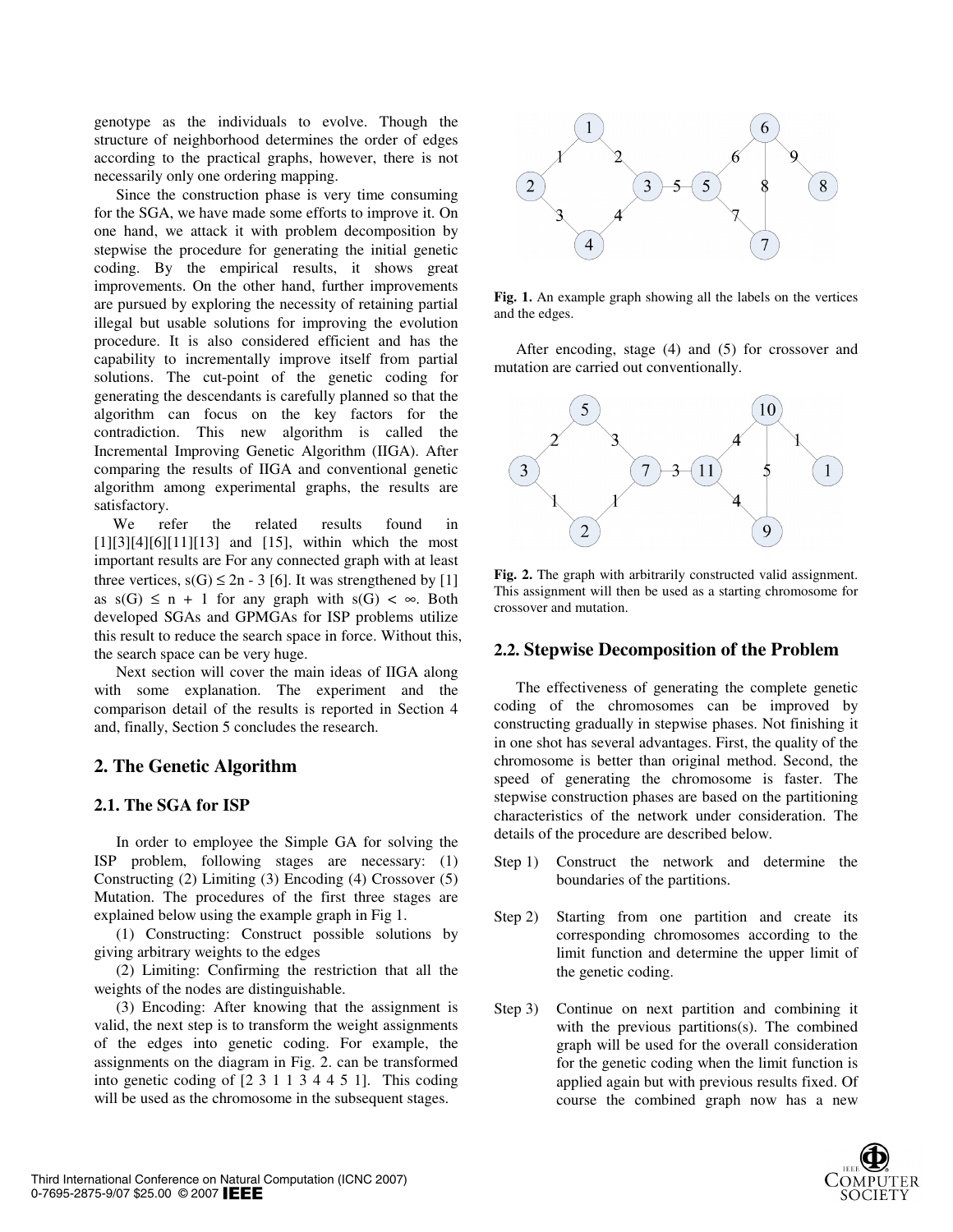upper limit.

- Step 4) Extend the chromosomes according to the generated genetic codings and confirm that the legal status is fulfilling the limit function. Since the previous partitions have been used to generate a smaller values for the coding (because the previous partition was smaller before the combination), the newly generated coding will only expand the coding belong to the part that is just added.
- Step 5) Repeat Step 3 until all the partitions are combined.

In the example of Fig. 1, the network is apparently partitioned into two clusters– one with node numbering {1, 2, 3, 4} and another with {5, 6, 7, 8}. They are connected with the edge 5. Let's follow the previous procedure for constructing the initial chromosome.



**Fig. 3.** The assignment of weights during different steps. Step 2 is only considering the left partition and Step 3 is combing with the assignment of Step 4 to become an overall assignment.

### **2.3. Refining the Evolution by Retaining Illegal Solutions**

Because of the existence of complicated and enormous restrictions on the solutions of the problem, there are many illegal solutions generated during the evolution. These illegal solutions are not useless. However many of them can be re-used. Usually the approach taken punishment to the genetic algorithm was unable to distinguish the distance between the solutions to the legal solutions. That means the algorithm doesn't know which solutions are the better solutions. Unable to screen out bad quality solutions limits the potential of improving the search process.

Therefore this research studies the possibility of come out with the strategy of allowing illegal solutions such that the restriction of not generating illegal solutions can be released to some extent. However, deciding the characteristics of the solutions such that understanding its *potential* of being adjusted to a legal solution is not an easy task. This paper has working on the method for measuring the distance between the illegal solution and the safe area for this purpose.

#### **2.4. Cut-points on Illegal Edges**

The main reason for a solution to be an illegal solution and therefore violating the restrictions in ISP is resulted from the contradictions between the weights of the neighboring nodes which are constructed from the connecting edges. This research takes these properties for further exploration of the solutions by focusing on those edges that is causing the contradictions. The cut-points of the mutation or crossover will be chosen from these edges such that increasing the chances of fixing the solution.

For example, when there are two chromosomes [2 3 2 1 2 4 1 3 1] and [2 3 1 1 3 4 3 3 1], the weights of the nodes are (5 4 6 3 7 8 4 1) and (5 3 7 2 10 8 6 1), respectively. As shown in Figure 5., there are two nodes (both weighted 4) violating the restriction and the status of these two nodes will be recorded. This recording will cause the cut-point to be falling on the edges that are connecting to these nodes only.



**Fig. 4.** The cut-point of the chromosome is decided by the contradiction nodes of the graph.

If crossover is applied onto our example by taking the cut-point on the third edge showing on the figure, the result will be two legal solutions.

# **3. The Experiment**

The experiment mainly focusing on two issues: (1) differences of the initial solutions between ISP and IIGA, (2) the effect of allowing illegal solutions involved in the evolution.

Section 4.1 introduces the graphs employed for performing the experiment and Section 4.2 shows the deployment and the results of the experiments.

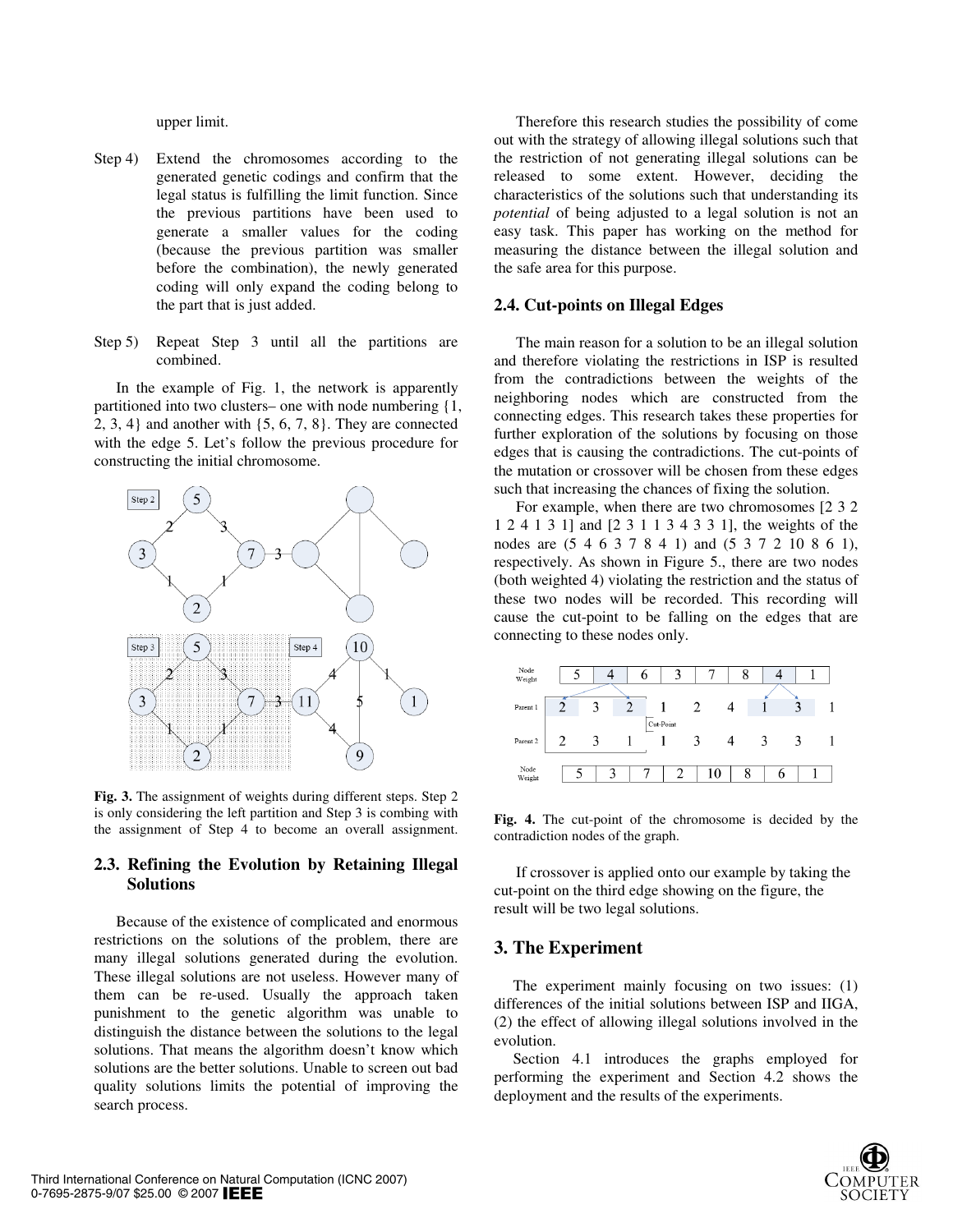### **3.1. Graphs Used for Experiments**

This experiment generates the graphs with proper clustering automatically for conducting the tests which are designed for realizing the behavior of the evolutions.

 In this experiment, we have fixed the number of clusters to 3. The number of the nodes of each cluster is fixed at 17 and the number of edges is 200 in total (summing all three clusters). These randomly generated clusters are all connected with single edge.

For understanding the behavior of the algorithm when working on the ISP, this research tries to gather the data of working on four different cases of the graphs which are having different densities between clusters. The densities of the clusters are increasing with different slops.

### **3.2. Effectiveness of Generating Initial Solutions**

Our experiment has been conducted on a workstation with Pentium 3.0 GHz CPU with 512MB ROM. The Borland C++ Builder has been used to implement the algorithm.

For comparing the speed and quality of creating an initial solution for the ISP, an experiment has been conducted on four different cases of the graphs. For the first case of the graphs (No. 1 in Table 1), the clusters inside have densities of 10%, 50% and 90%, represented as 10-50-90. The distributions of densities for other types of graphs are showing in the table with No. 2, 3, and 4.

 **Table 1.** Comparing initial solutions and final solutions between IIGA and SGA.

| No. | Densities<br>of clusters | Percentages of illegal solutions allowed<br>in the evolution procedure |         |        |         |
|-----|--------------------------|------------------------------------------------------------------------|---------|--------|---------|
|     |                          | $0\%$                                                                  | 5%      | 10%    | 50%     |
| 1)  | $10-50-90$               | 778.41                                                                 | 760.02  | 722.7  | 744.72  |
| 2)  | 20-50-80                 | 824.41                                                                 | 756.4   | 725.57 | 742.17  |
| 3)  | 30-50-70                 | 923.85                                                                 | 881.26  | 810.49 | 849.55  |
| 41  | $40 - 50 - 60$           | 1115.61                                                                | 1025.82 | 944.53 | 1007.71 |

 The experiment is monitoring the time and quality of performing the generation of 100 solutions for 100 times. It is observed that the IIGA has an advantage of using less time (in average) to generate solutions that are better than SGA.

#### **3.3. Resolution without Control**

The test allow illegal solutions to exist continuously during the evolution without giving any punishment to them as long as the solution has a lower score which means closer to a better answer of irregular sum.

As expected, shown in Table 2, the popularity distinguished (die out) in a short period after 6 to 7

**Table 2.** The different mutation rates all resulted in early elimination during the evolution.

| No. | Mutation | Die out     | Crossover  | Mutation   |
|-----|----------|-------------|------------|------------|
|     | rate     | generations | failed     | failed     |
|     |          |             | (Number of | (Number of |
|     |          |             | time)      | time)      |
|     |          | 7.18        | 785.84     |            |
|     | 0.05     | 6.8         | 728.59     | 18.6       |
|     |          | 6.75        | 704.25     | 35.68      |

generations. Doesn't matter what is the percentage of mutation, the crossover and mutation failed so many times that is close to overall failure. Compare to the results in the next subsection, the effectiveness of the IIGA can be manifested.

### **3.4. Probing the Percentages of Illegal Solutions Allowed**

In order to effectively narrow down to useful chromosomes to attend the evolution process so that better solutions can be generated, this research adopted two approaches: (1) evaluate the number of nodes that are violating the restrictions, and (2) control, but not eliminate, the percentage of illegal solutions during the evolution.

All the experiments have been set up with 90% crossover rate and 10% mutation rate. One hundred chromosomes are employed and the generation of the evolution is bounded at 2000.

 **Table 3.** Comparing the percentages of illegal solutions allowed in the evolution procedure.

| No.          | Densities of<br>clusters | Initial<br>Solutions |            | <b>Final Solutions</b> |            |
|--------------|--------------------------|----------------------|------------|------------------------|------------|
|              |                          | <b>IIGA</b>          | <b>SGA</b> | <b>IIGA</b>            | <b>SGA</b> |
|              | $10 - 50 - 90$           | 3780.64              | 4603.3     | 722.7                  | 801.93     |
| 2            | $20 - 50 - 80$           | 3766.84              | 4606.03    | 725.57                 | 838.79     |
| $\mathbf{R}$ | $30 - 50 - 70$           | 3471.00              | 4631.08    | 810.49                 | 953.15     |
|              | $40 - 50 - 60$           | 3277.79              | 4707.39    | 944.53                 | 1143.63    |

In this experiment, we are trying to comprehend how different percentages of illegal solutions allowed in the population can differently affect the performance. Four different percentages of allowing illegal solutions are used for the experiment, which are 0%, 5%, 10% and 50%.

The results are obvious. The 10% percentage has the best score as comparing to other percentages (Table 3). That means the percentage should not be too small and should not be too large either.

#### **3.5. IIGA vs. SGA**

With these encouraging results, we have the opportunity to compare the final version of the IIGA with SGA. The performance of the IIGA is obviously better than the SGA, as showing in Table 4. For different type of